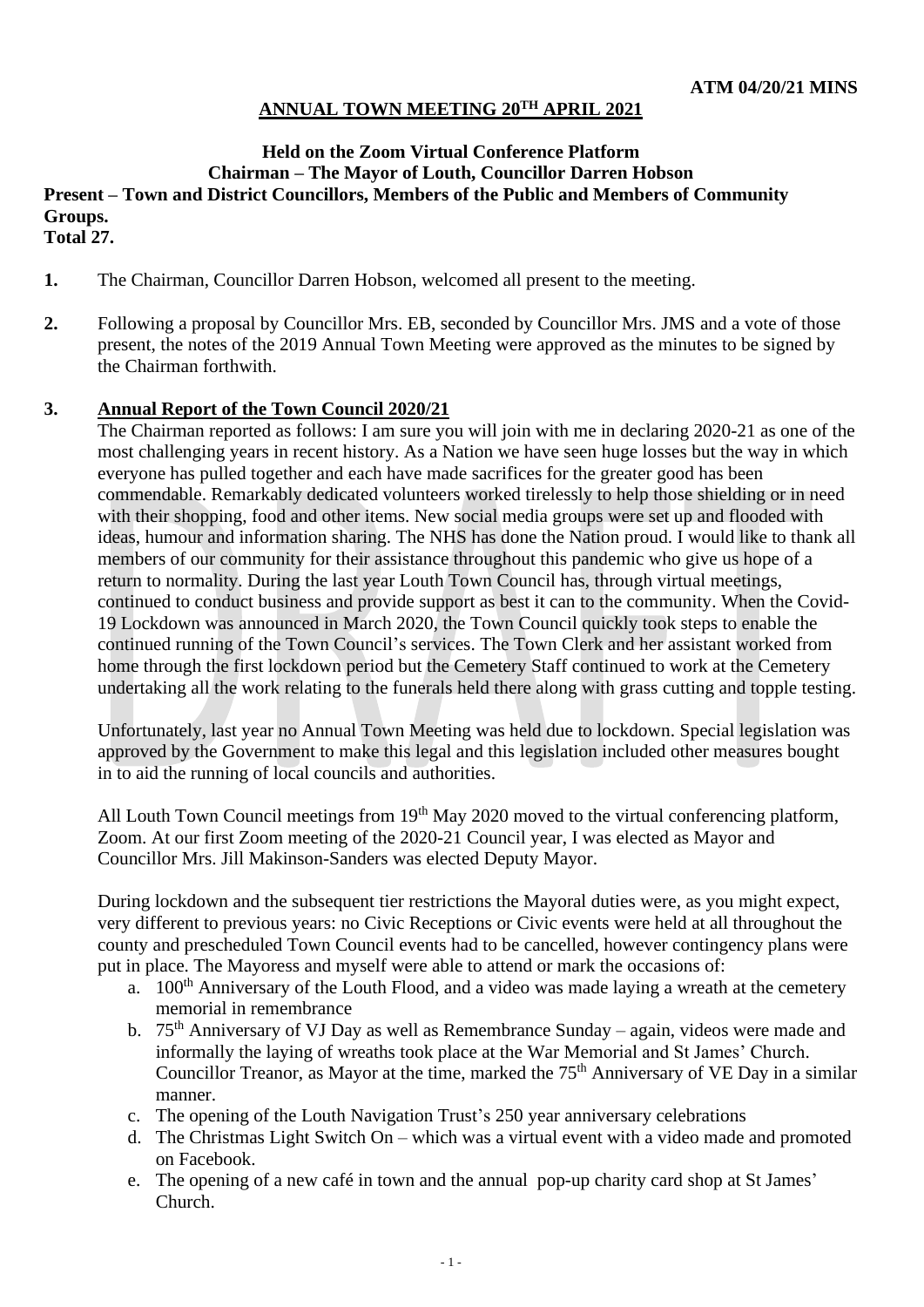f. Christmas Carols and Readings at St James' Church on Christmas Eve.

As well as these events, we visited many of the essential shop owners after the first lockdown to thank them for their help in keeping the people of Louth going. We also visited both the Louth Community Food Bank and the Neighbourhood Kitchen to thank the volunteers for all their hard work in helping people who were in need at that time. On Christmas Day we visited the Salvation Army Church to thank those volunteers delivering Christmas dinners to local residents.

In April this year, when non-essential shops were finally allowed to open after the last lockdown, we again walked around the town to see many of the independent shop owners to ask how they had coped through the 2021 lockdown and their thoughts for the future.

Throughout the year, I have written a blog which has been promoted on both the Town Council's website and Facebook.

As part of other measures put in place by the Town Council to support the community, the Clerk's assistant was sent on secondment for three months to help at the Foodbank in Louth for an hour each morning (along with a group of volunteers) - at this time the demand on the foodbank had quickly increased.

To ensure that the residents of Louth were kept up to date with the pandemic, advice and services available; the Council set up dedicated pages on their website to signpost:

- i. All food produce shops and takeaways which would deliver to those now having to stay at home to shield or isolate
- ii. The contact details for local help such as foodbanks, medicine collection and volunteering services
- iii. The contact details for primary regional and national advice pages.

A Town Council Facebook page was quickly created so that important information could be communicated in a timely fashion to residents through the popular social media platform.

The Council agreed to support the Neighbourhood Kitchen/Meals at Home – called 'Apart – Not Alone' by assisting in the production and delivery of a leaflet. The previous Mayor, Councillor Treanor, kindly donated from his Charity Fund.

Councillors became referrers for the local Food Bank which enabled them to get help for members of the public in a much timelier fashion.

Councillors also set up a WhatsApp group intended to be used as a support network and for the sharing of information. From 11th March to 18th May 2020 the Town Clerk carried out the running of the Town Council along with the Mayor and Deputy Mayor using delegated authority ratified by the Council.

On 19th May 2020, the first Zoom Town Council meeting of 2020-21 was held, which was the Annual Town Council Meeting.

#### **The Town Council**

- a. The Town Council is made up of 21 councillors representing the town comprising of three Councillors for each of the seven wards. There are currently no vacancies.
- b. Council meetings during this year were all held remotely using the Zoom platform due to Covid-19 Restrictions.Legislation was put in place for this by Central Government.
- c. Attendances for the last year (to 30th March 2021) were 87%, which is an increase of 5% on 2018-19 with six councillors missing no meetings at all.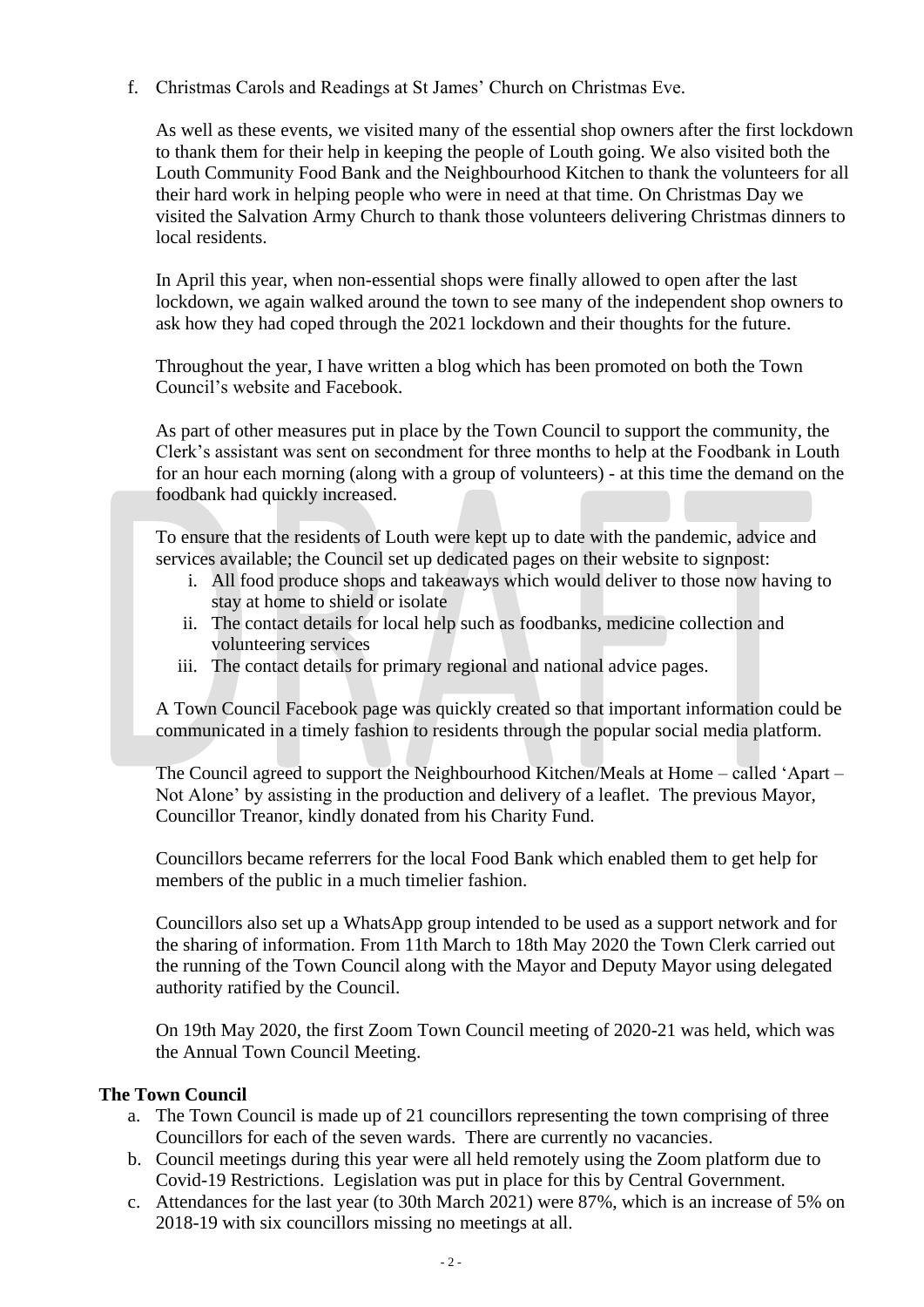- d. During the year there have been 12 Town Council Meetings, 11 Planning Committee, 7 Governance and Finance Committee, 4 Personnel Committee, and 5 Community Resources Committee meetings held on a total of 21 occasions (to 13th April 2021).
- e. Councillors and officers also attended online conference working groups, meetings with other authorities and associations and online meetings related to representatives on charitable trust boards.

Town Council Routine activities:

- a. Hosted Public Forums at scheduled meetings receiving comments, mainly on planning issues.
- b. Attended the Lincolnshire Association of Local Councils (LALC) AGM, attended the Institute of Cemetery and Crematorium Management Annual Meeting and ICCM information and training sessions. Both staff and Councillors also attended training sessions through LALC. All of these events were held online. A member of the Council was elected onto the LALC County Committee.
- c. Supported the work of Hubbard's Hills Trust with £45,000, continuing to fund operational costs.
- d. Provided storage facilities under agreement for Louth Naturalists' Antiquarian and Literary Society.
- e. Celebrated national events and anniversaries, flying flags for events such as the Queen's birthday, VE & VJ 75th anniversaries and St. George's Day and most recently flew the flag at half-mast on the announcement of the death of His Royal Highness The Prince Philip for the period of national mourning.
- f. Approved the Budgets and Precept for 2021-22 and submitted the request to East Lindsey District Council.

Major topics / events for the year which the Town Council promoted:

- a. 75th Anniversary of VE and VJ Day on Youtube and Facebook.
- b. Louth Flood 100th Anniversary Louth Town Council originally had produced a leaflet for this, but on going into lockdown, a virtual tour was created with the assistance of the Louth Museum and Dr. Richard Gurnham, who wrote the tour route. Two thousand five hundred people have watched the video since its launch, which is 45 minutes long and was featured on BBC Look North and BBC Radio Lincolnshire.
- c. Organised the Lovely Louth competition and awarded the winners.
- d. Organised a new Festive Window competition and awarded the winners.
- e. Organised a new Light Up Louth competition and awarded the winners.
- f. Discussed and responded to various consultations including, most recently, CCTV in Licensed Vehicles and the Review of the East Lindsey District Council Local Plan.
- g. Supported residents' requests for litter bins.
- h. A Speed Awareness Working Group was formed to look at combatting such antisocial behaviour in the town and obtained a grant from ELDC Councillors in the sum of £1,000 for use in purchasing a third reactive speed sign.
- i. Supported a proposal to pay tribute to key workers in the town, the details of which are to be finalised.
- j. Requested Lincolnshire County Council carry out a footpath review to assist the elderly and wheelchair users.
- k. Lobbied Lincolnshire County Council to rethink the positioning of the new St. Bernard's Avenue crossing.
- l. Signed the petition to reopen the East Lincolnshire Railway between Grimsby and Peterborough via Louth.
- m. Supported ELDC's concerns for elderly and vulnerable people regarding the amount of unsolicited and nuisance phone calls received by them.
- n. Supported residents in ensuring that the replacement of the AstroTurf pitch at London Road benefitted as many as possible.
- o. Supported a new 'Best Loved Tree Competition' in partnership with Transition Town Louth and the Louth Leader.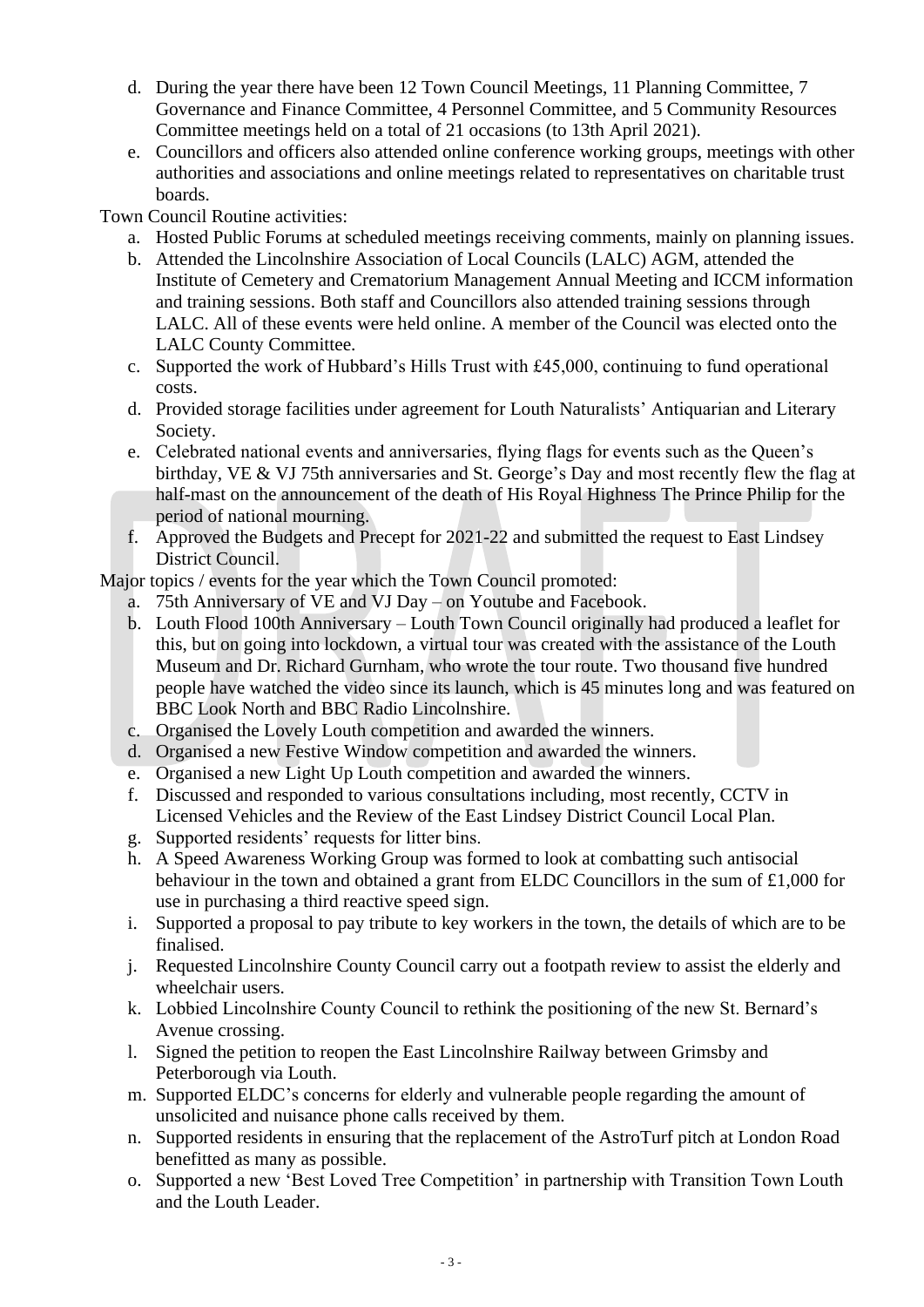### **Planning Committee**

The Chairman of the Planning Committee, Councillor Mrs. S. Crew reported that the Planning Committee has delegated responsibility for all items relating to planning, make comments on planning applications, traffic regulation orders, proposed works to trees, street naming, planning enforcements and planning appeals. Note planning decisions, other correspondence received e.g., temporary road closures and consideration of matters relating to road safety and enforcement complaints.

- a. Commented on 135 planning applications (to 13/04/2021) and amendments following recommendations from the Planning Working Group who meet prior to Committee meetings. This was a substantial decrease on pre covid years applications, the number consider in 2018/19 being 161.
- b. Recorded variances of planning consultation responses compared to ELDC outcome including N/105/02367/20 – Copse and Pond Legbourne Road, N/105/02328/20 - Land at Wintringham Way, N105/01942/20 – Aldi Supermarket, N/105/00981/20 – Former Julian Bower Playing Fields, N/105/01559/20 – Meridian House Units 3 and 4, N/105/01569/19 – Outline Erection – 12 no. dwellings Land adjacent to Kenwick Gardens, Legbourne Road, N/105/01170/20 – Dexters Alehouse and Kitchen, Kidgate, N/105/00692/20 – Consent to Display – 15 Market Place, N/105/00504/20 - John Barkers Property, Upgate, N/019/01451/20 - siting of 116no. holiday lodges and excavation of land at Brackenborough Arms Hotel, N/105/00981/20 Section 73 application in relation Julian Bower Playing Fields, N/105/02255/20 Section 73 App Former Quarry, Upgate, N/105/01961/19 Erection of 237no. dwellings, associated garages, provision of 3no. Land Off Brackenborough Road
- c. Considered 21 'Proposed Works' to trees (to 13/4/21)
- d. Received 23 Temporary Traffic Restrictions/Closure notices.
- e. Consulted on one street naming proposal at a development for land adjacent Playing Field on Julian Bower
- f. Notable Planning Application Consultations some of which were attended by a representative of LTC at ELDC Planning Committee:
	- i. Land off Brackenborough Road 237no. dwellings, associated garages etc

### **Governance and Finance Committee**

The Chairman of the Governance and Finance Committee reported that all of the members on the Town Council sit on the Governance and Finance Committee. They all share responsibility for the financial management of the Council although the finances are administered by the responsible financial officer, who is the Town Clerk.

They ensure that the responsible Financial Officer acts properly and that the council avoids the risk of fraud, bad debts or carelessness. It is incumbent upon them to ensure that the accounts have been properly prepared and approved, that the Town Council has an effective system of internal controls, that it complies with the law, that it has assessed all possible risks to public money and that it has appointed a competent and independent internal auditor. They make sure that the accounts are publicised for general inspection and that there are no hidden issues, (such as impending claims against the Council) and also that any significant differences in the figures from previous years can be explained. Louth Town Council received an unqualified external audit for 2019/2020.

A group of Councillors sit on the Finance Overview Group which meets prior to the Governance and Finance Committee meetings to make recommendations to the committee members, such as risk management policy statements in respect of all activities of the Council. It has recently carried out a risk management review, adding to internal controls accordingly. It has also reviewed governance documents (Standing Orders and Financial Regulations) and insurances and have prepared and adopted a number of new policies and procedures during the year.

As chair of the Governance and Finance Committee I keep an eye on the arrangements for financial management and check financial documents such as the cheque schedules regularly.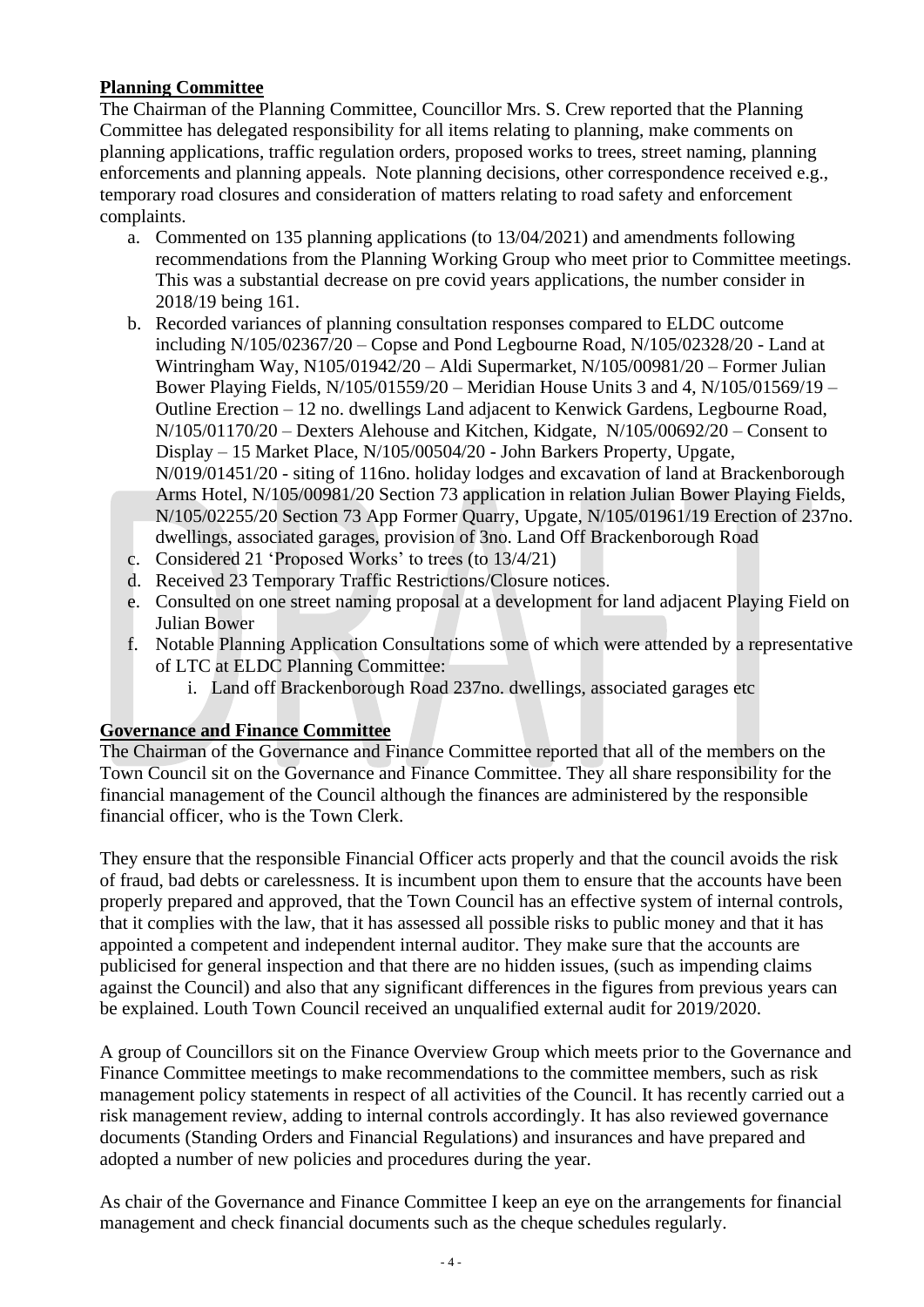The Governance and Finance Committee are responsible for the collation and production of the annual budgets and recommendations to the Town Council, and to oversee financial transactions of Louth Town Council. The committee also oversees the Council's formal grant giving process, assessing and making resolutions on applications received.

The Committee reviews Financial Regulations, Standing Orders, the Code of Conduct, internal controls and any other matters required. It has to ensure that all statements of the AGAR (Annual Governance and Accountability Return), can be approved by the Full Council. Its responsibility is to develop general policies and strategies on behalf of the council, for implementation.

Louth Town Council participate in a quadripartite internal audit arrangement with three other local councils, Skegness, Mablethorpe and Alford.

It carried out a thorough examination of the council's income and expenditure and undertook a budget setting exercise.

The Council's expenditure in 2020/2021 included:

- a. Installation of a new container at the Cemetery
- b. Upgrade of IT equipment at the Town Council offices
- c. Hubbard's Hills £45,000 day to day maintenance expenditure
- d. Cemetery net cost (to 28th February 2021) is £21,681
- e. Loan payment of £10,256.70 (Sessions House) was made in January 2021 completing payment of the full loan
- f. Christmas tree and lights, including safety checks, repairs, installation, Market Place tree and rental and installation. Etc. £10,480
- g. Funding £1000 was awarded to Lindsey Citizens Advice as allowed under the LGA 1972, s142 (2a) and £1,200 to help for the homeless under the LGA 1972 s137 and a further £2000 was awarded to Louth Playgoers under the LGA 1972 s145 power to give to a theatre.
- h. Flood alleviation scheme payments towards the maintenance of the structure which was completed in 2017 and is located near the Hallington end of Hubbard's Hills. As agreed with the Environment Agency and commenced this year and required the council to contribute £12,394.26.
- i. The Mayor continued to receive no honorary payment for undertaking the Mayoral role, and there were no Mayoral mileage expenses due to the pandemic.
- j. We also ensure that public notice requirements are complied with.

### **Personnel Committee**

The Chairman of the Personnel Committee, Councillor Mrs. J. Makinson-Sanders thanked the Town Council' staff you for the hard they all put in during the pandemic and said it was much appreciated by the community - two in the office, two at the cemetery and the Council's beloved Mayor's Sergeant. She also praised the Council's volunteer for his voluntary work at the cemetery. She then reported that the Personnel Committee:

- a. Has responsibility to oversee all staffing matters in conjunction with the Town Clerk e.g., staffing structures, salaries, wages, employment contracts, policies and procedures, recruitment, appointments, compilation of job descriptions and person specifications.
- b. Maintained Policy handbook for Employees and Members, adopted by Town Council.
- c. Supported officers and Councillors attending online training courses throughout the year.
- d. Ensured that the Council complied with its statutory Pension Scheme requirements.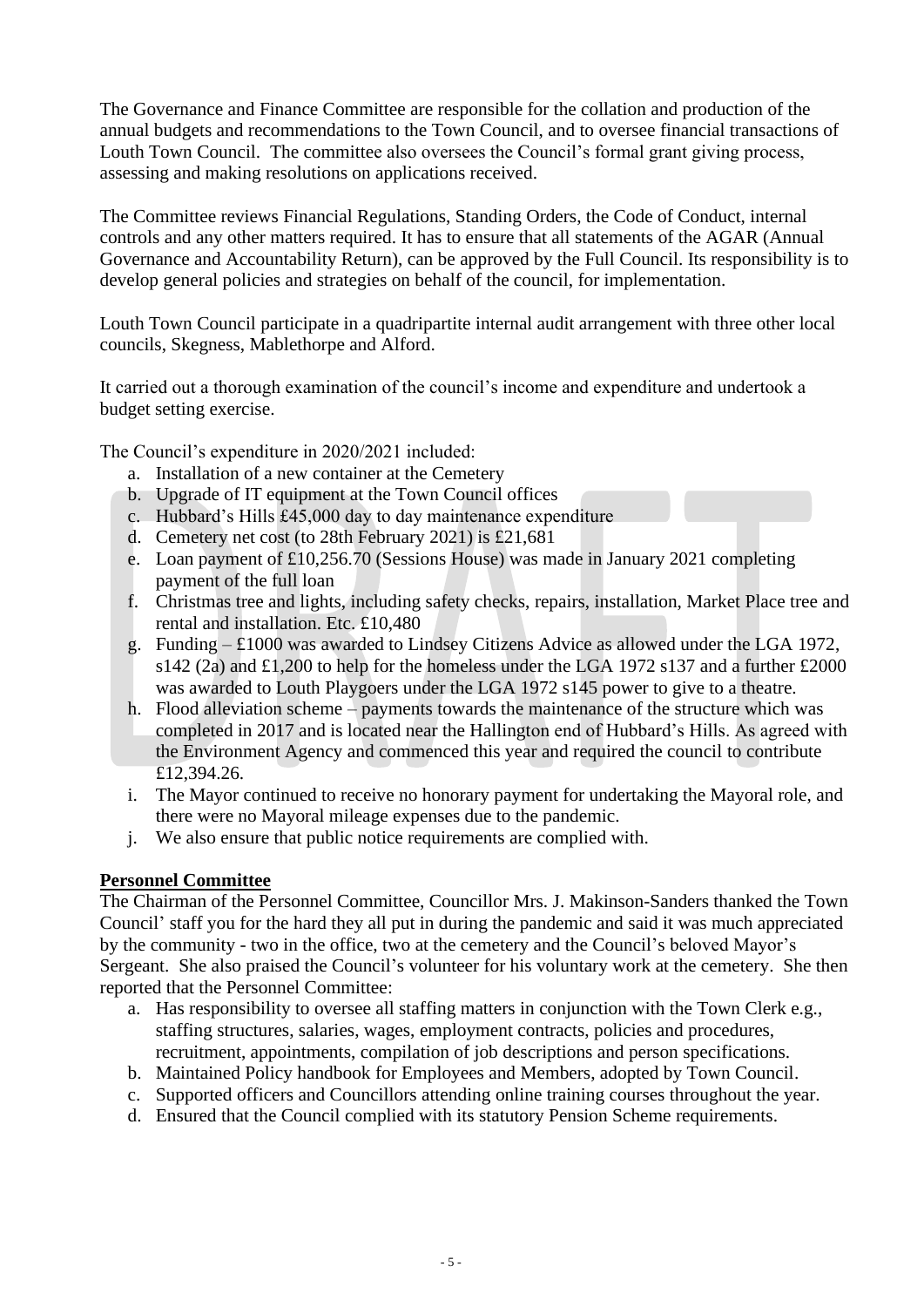#### **Community Resources Committee**

The Chairman of the Community Resources Committee reported that the Committee:

- **a.** Has responsibility for all inspection / maintenance / refurbishment / terms and conditions / regulations and charges re. Louth Town Council owned or 'responsible for' assets e.g. Church Clock or 'default' assets e.g. war memorial.
- **b.** Council Premises –The Sessions House now owned by the Town Council, is usually used as follows but has been subject to restrictions due to the pandemic.
	- **i.** Provides office accommodation for the Town Clerk and office based staff.
	- **ii.** Hosts council, working group and public meetings.
	- **iii.** Instils Civic Pride by Flying Flag(s).
	- **iv.** Councillors are nominated keyholders.
	- **v.** Hosts visits from schools, twinning groups, art groups and charity events.
	- **vi.** Hosts Action Group Meetings.
	- **vii.** Hosts award ceremonies.
	- **viii.** Provides storage facilities for LANALS.
	- **ix.** Stores the Town Council/Borough Council archives along with the Town Charters and Mayoral Robes and Maces.
	- **x.** Brown's Panorama hangs in the Court Room.
- **c.** London Road Cemetery:
	- **i.** In total the Town Council has responsibility for 29,439 burials since 1855 as at  $31<sup>st</sup>$ March 2021
	- **ii.** 60 interments took place in 2020/21 made up of 35 full burials and 25 sets of ashes
	- **iii.** A volunteer has kindly assisted this year in the administration required to record Topple Testing as it is undertaken. They have also photographed every single gravestone in the cemetery, cataloguing the wording on each memorial and they have double checked that the Council's records match the location of graves on the ground.
	- **iv.** We continue to cultivate the Meridian Meadow area and the Meridian Orchard, a community initiative (which contains 26 apple trees all species native to Lincolnshire, 2 blackcurrant bushes and a mulberry bush) in conjunction with the Lincolnshire Wildlife Trust Officer.
	- **v.** We support biodiversity by allowing the growth of the wildflower meadow and other set aside areas.
	- **vi.** Following a comprehensive tree survey highlighting problems with the avenue of Lime trees running east to west across the Cemetery, remedial action in the form of pollarding and mulching continues and restriction of vehicular access in the area has been implemented with lockable bollards.
	- **vii.** Professional cleaning was undertaken of the Louth Flood Memorial this year to commemorate the  $100<sup>th</sup>$  Anniversary of the Louth Flood.
	- **viii.** A new container was installed (following arson attacks in 2019/20).
	- **ix.** One Chapel located at the Cemetery is rented by St. Aethelherd's Greek Orthodox Church.
- **d.** Louth Allotments
	- The five sites are managed by The Louth Cottage Garden and Allotment Association.
- **e.** Civic Pride in the Town organises the Lovely Louth, Light Up Louth and Festive Window Display Competitions and organises the erection of the Town's Christmas Tree, Nativity and Town Lights. The town's planters and troughs are replenished throughout the spring and summer. Upkeep of the War Memorial and decoration with poppy garlands and wreaths for Remembrance Sunday. Litter picking equipment is available.
- **f.** Pay for the running costs of the Parish Clock and external lights at St. James' Church

# **4. Presentation by Mr. Edward Brindle, Chairman of Louth Playgoers Society Ltd**

Mr. Brindle gave a brief history of the Louth Playgoers Society and the Riverhead Theatre since relocating and converting the Old Drill Hall in 2002. Mr. Brindle thanked Louth Town Council for the grant in 2020/21 of £2,000 which contributed towards the cost of re-upholstering the seating in